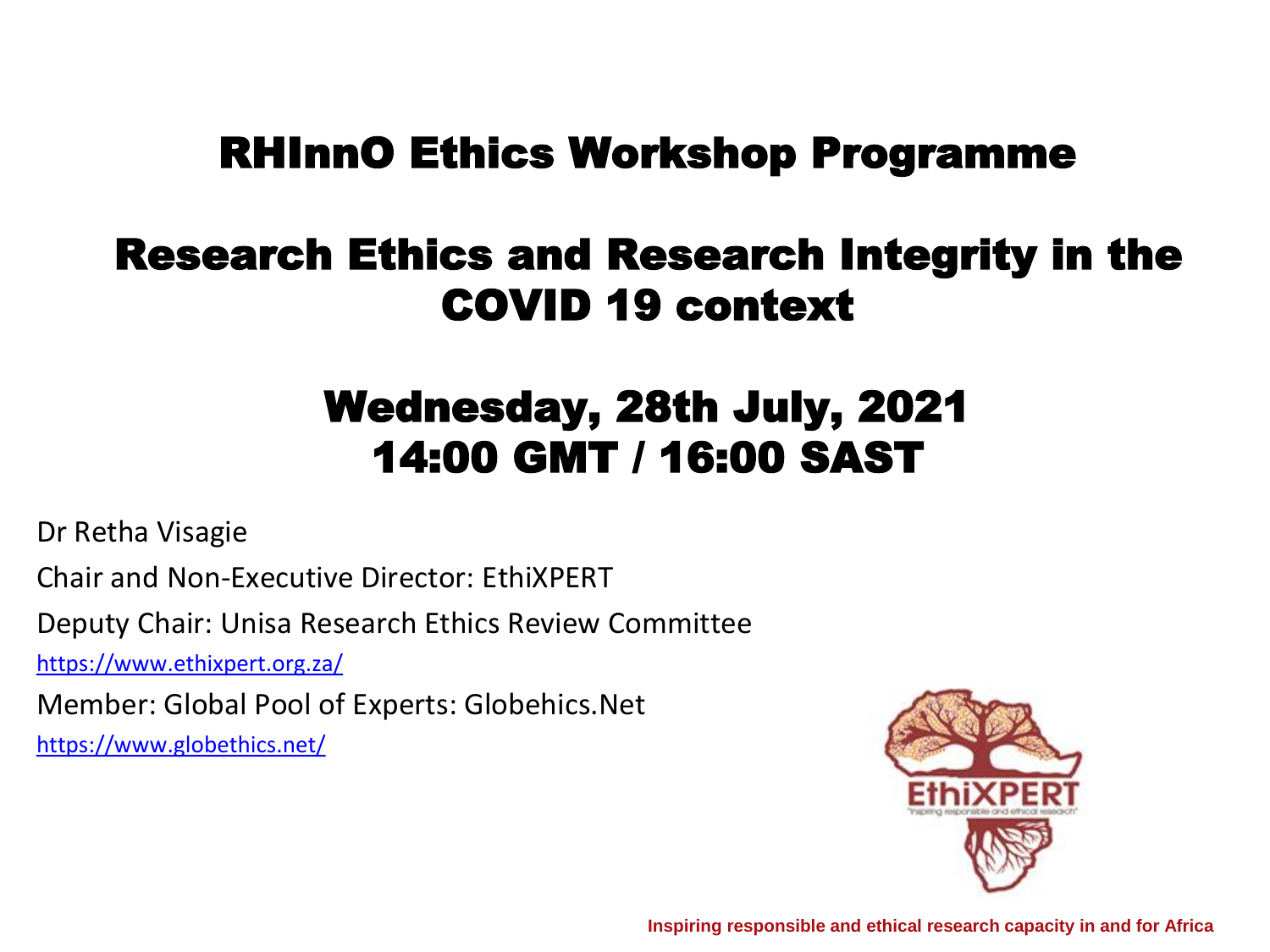# **Positioning myself**

- I am from African soil
- I do not speak for Africa, but my experience of the continent is localised to the colourful blend of people of South Africa & my engagements with colleagues from African countries
- Africa and African 'research' ethics cannot be simplified
- "it is a million things compressed into a vast geopolitical entity" (Orabator, 2011)
- Cultural, political, social, geographical and religious diversity inform the understanding of ethics/moral questions

Agbonkhianmeghe E. Orobator (2011). Ethics Brewed in an African Pot. Journal of the Society of Christian Ethics, Vol. 31, No. 1 (Spring/Summer 2011):

3-16.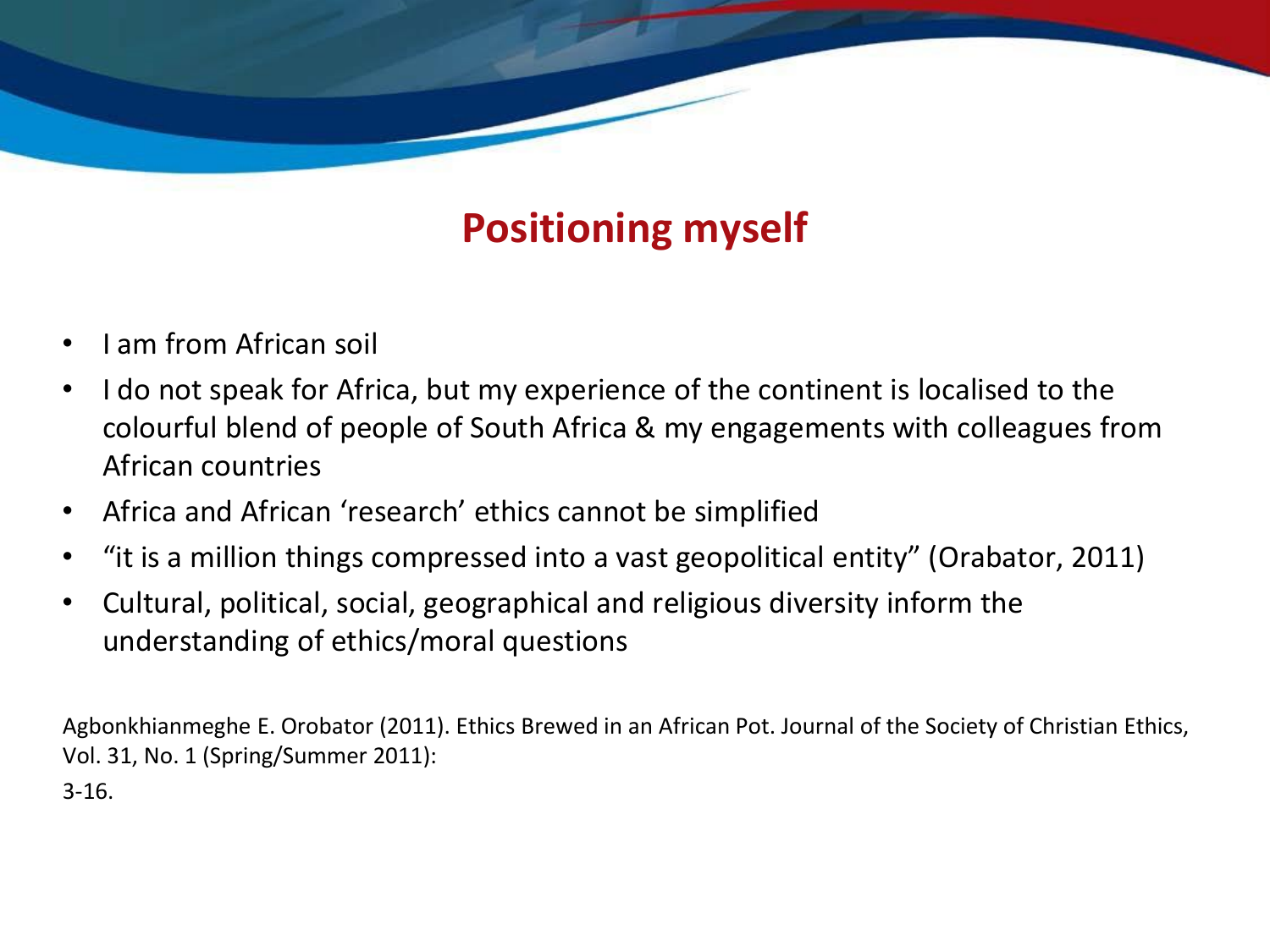

## **Presentation Outcome**

How prepared are you to deal with research ethics and integrity in the COVID-19 context?

- Reflections on ethical decision-making within a VUCA (Volatile, Uncertain, Complex and Ambiguous) world
- Four pillars of ethical decision-making within a VUCA world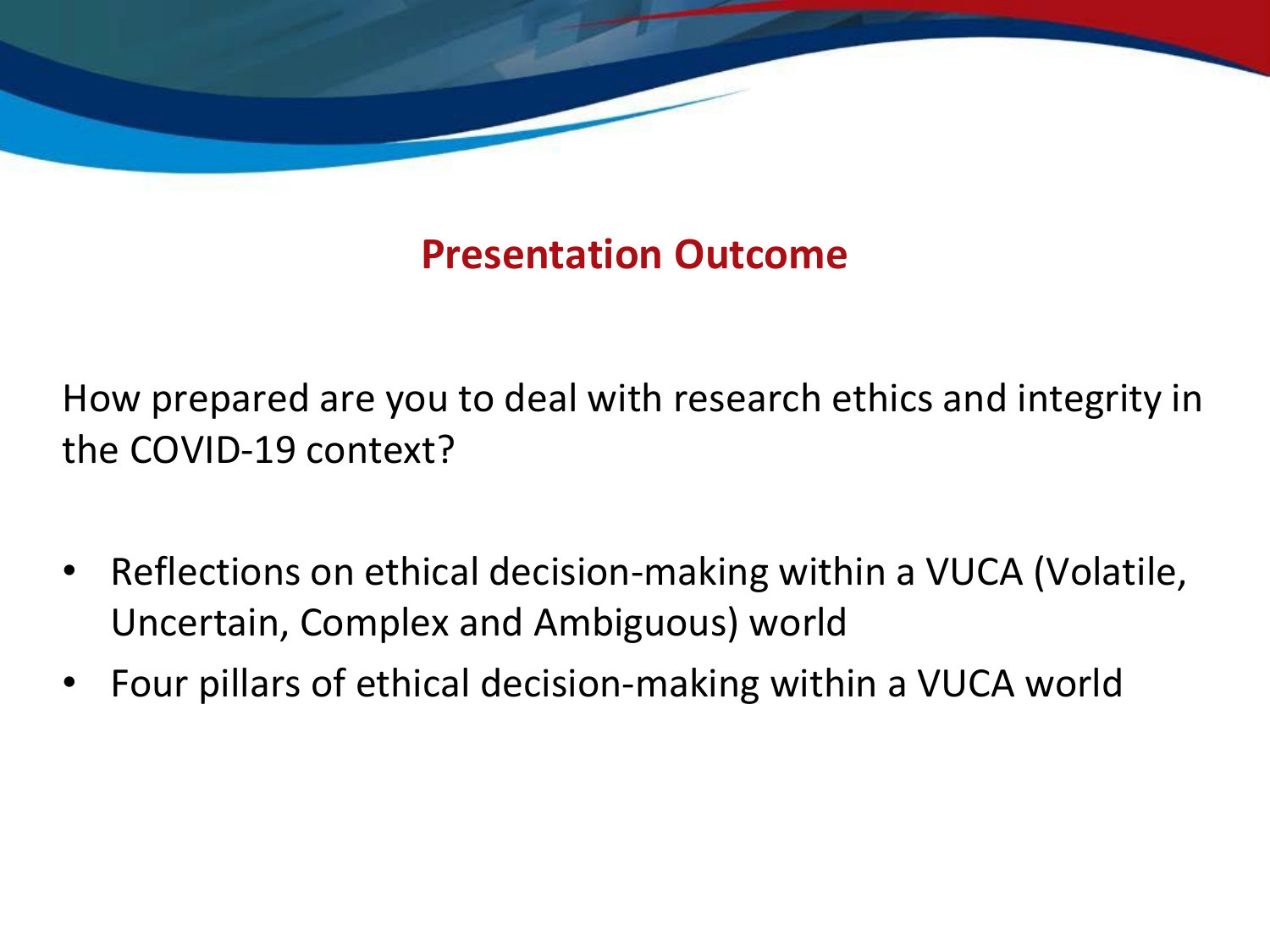

**This tiny little virus brought the whole world to a halt** 

**…**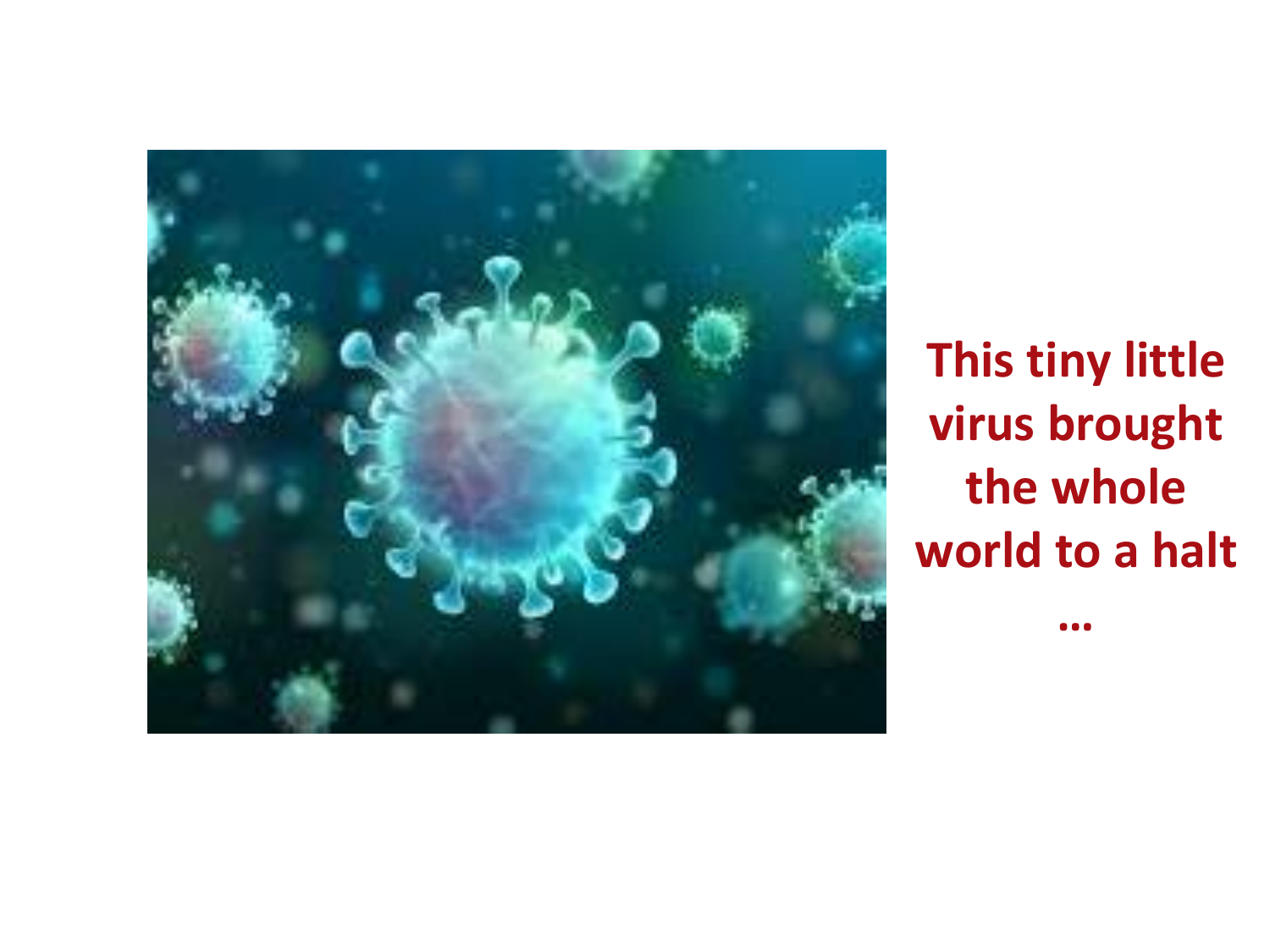

VUCA as a concept and theory denotes:

- chaotic, rapidly changing environments
- "technological developments, immigration, ecological disasters, geopolitical trends" disrupting our lives at high speed and magnitude
- demands for new ways of coping resilience, social emotional competencies & 4th industrial revolution skills
- COVID-19 = severe case of VUCA opportunities to reflect on our current ways of 'being' linked to humanity
- COVID-19 = "Black Swan"

Hadar, et al. (2020). Rethinking teacher education in a VUCA world: Student teachers' social-emotional competencies during the Covid-19 crisis, European Journal of Teacher Education, 43:4, 573-586, DOI: 10.1080/02619768.2020.1807513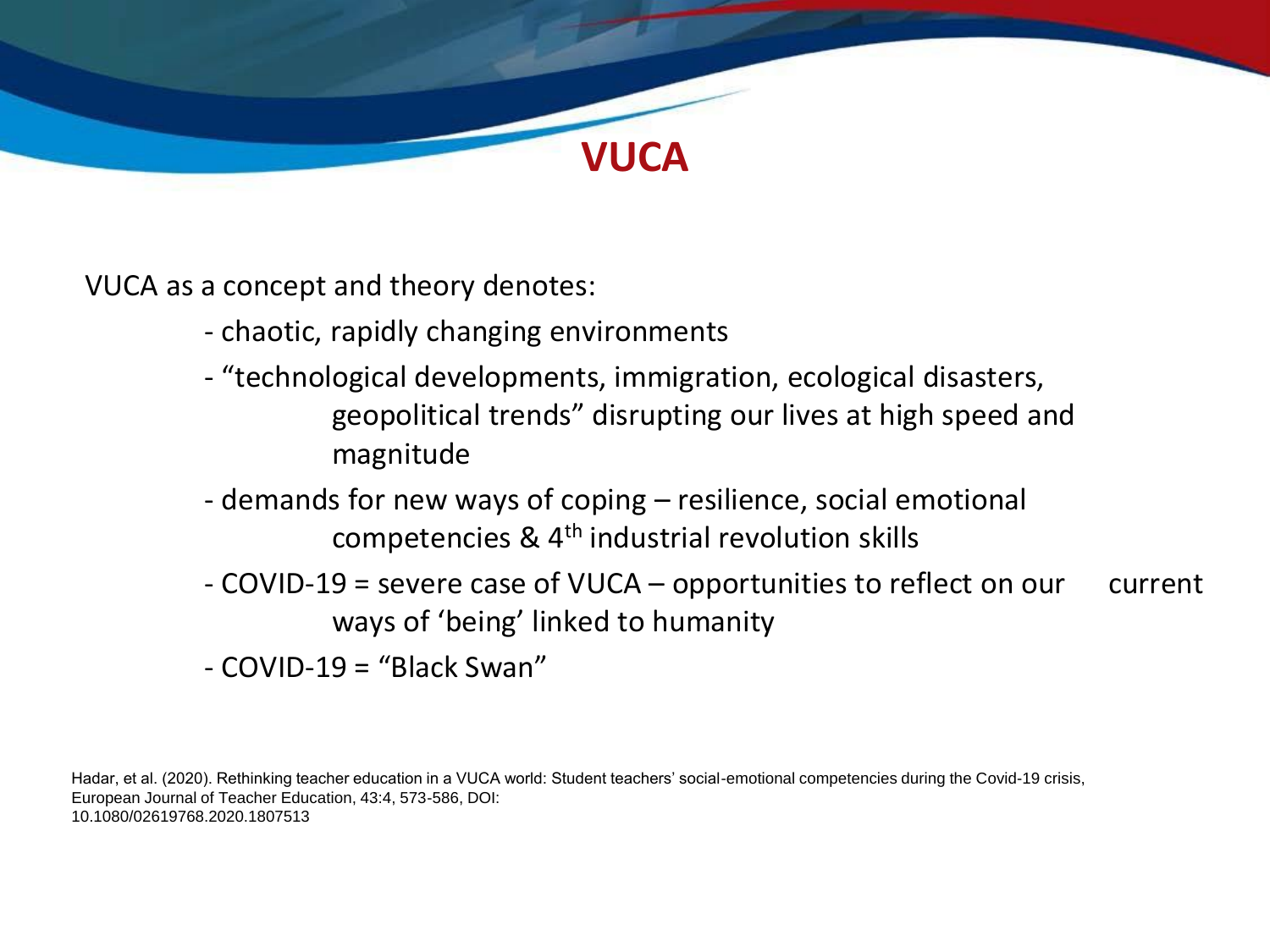

World organisations such as UNESCO and OECD (Organisation for Economic Cooperation and Development) call for social-emotional learning and development:

- self-awareness & regulation
- social awareness
- communication skills
- empathy
- mindfulness
- responsible and ethical decision-making

Hadar, et al. (2020). Rethinking teacher education in a VUCA world: Student teachers' social-emotional competencies during the Covid-19 crisis, European Journal of Teacher Education, 43:4, 573-586, DOI: 10.1080/02619768.2020.1807513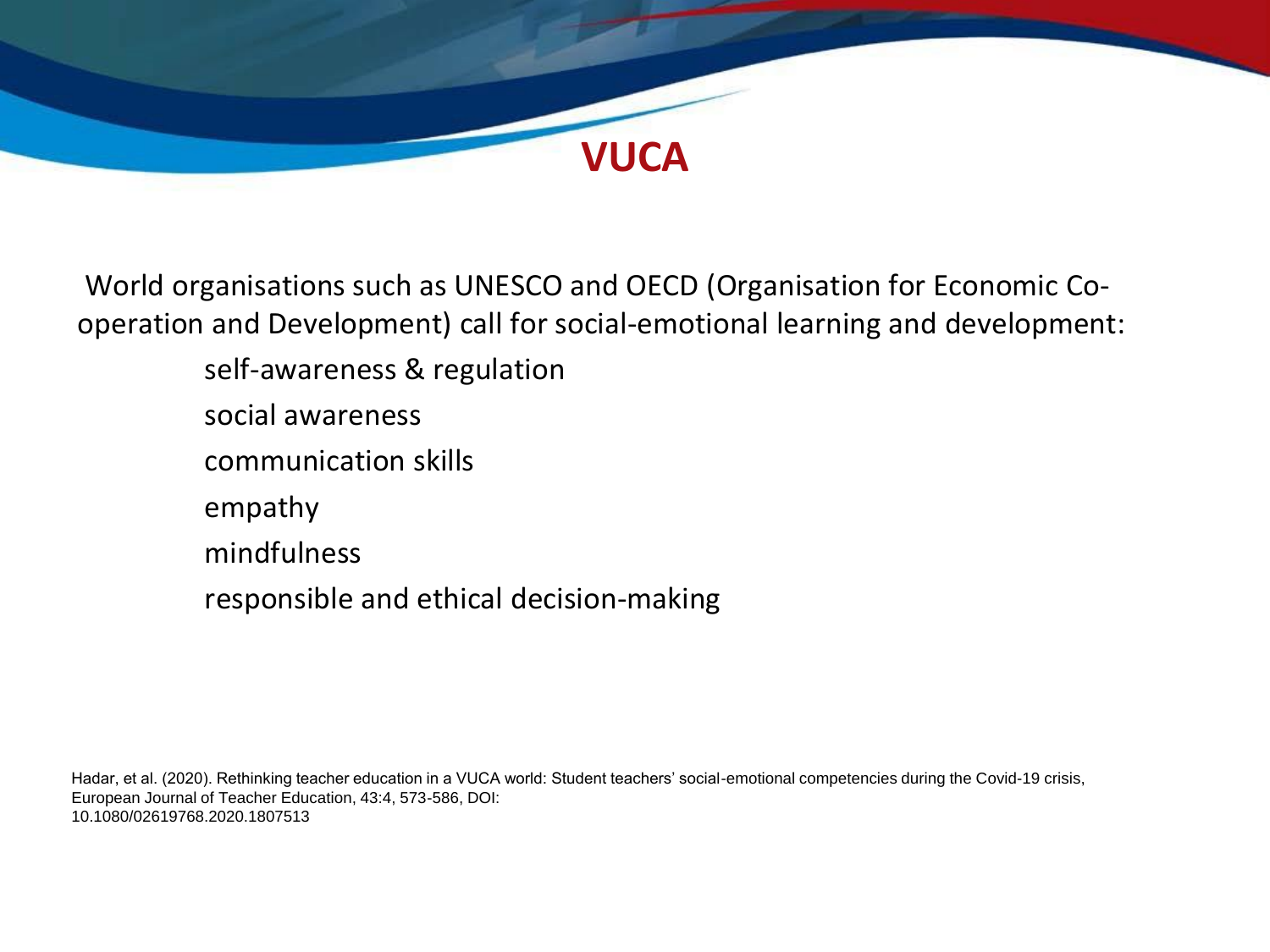### **Critical skills needed Skills for the 4th Industrial Revolution**

Critical thinking Communication Collaboration and teamwork Complex problem solving **Creativity** Emotional intelligence Global awareness Financial, economic, business and entrepreneurial literacy Civic literacy Health literacy Environmental literacy Computational thinking Judgement and decision making Service orientation **Negotiating** Cognitive flexibility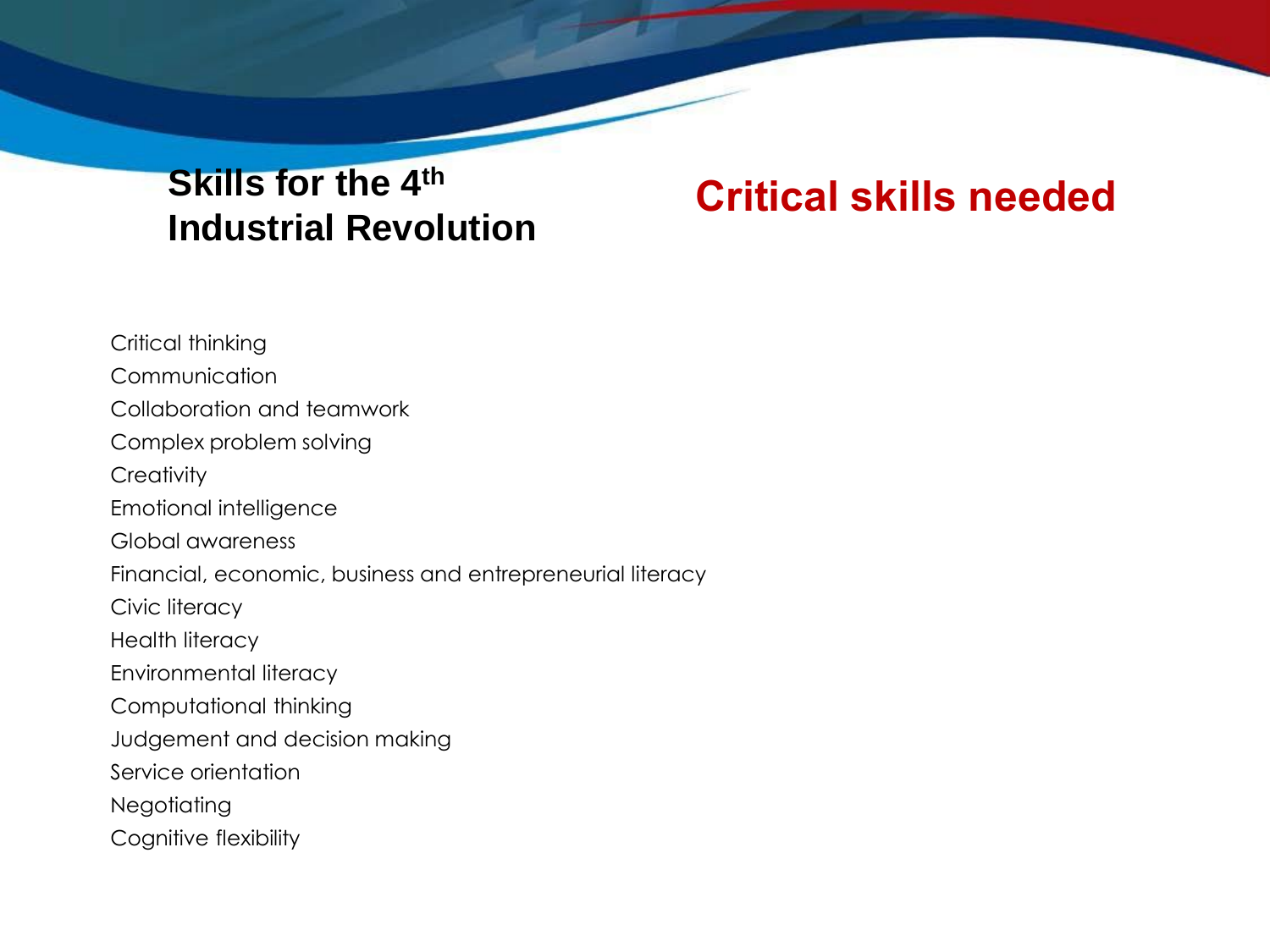# VUCA and COVID-19 – Can you recognize some disruption in your life?

#### **V=VOLITILITY**

U=UNCERTAINIT

**Characteristics** – The disruption is unexpected causing instability and insecurity for an unknown period of time.

The nature, speed, volume and magnitude of change is not predictable, causing consistent turbulence

Change is frequent and unpredictable with high impact

Environment demands you to react quickly to on-going changes that are unpredictable and out of your control

**Characteristics –** Despite access to information, the basic cause and effect is unknown and change is possible but not given

Lack of predictability of issues and events make it difficult to see future outcomes or decision-making

Unknown the scale of disruption to change lives to what end

The environment requires you to take action without certainty

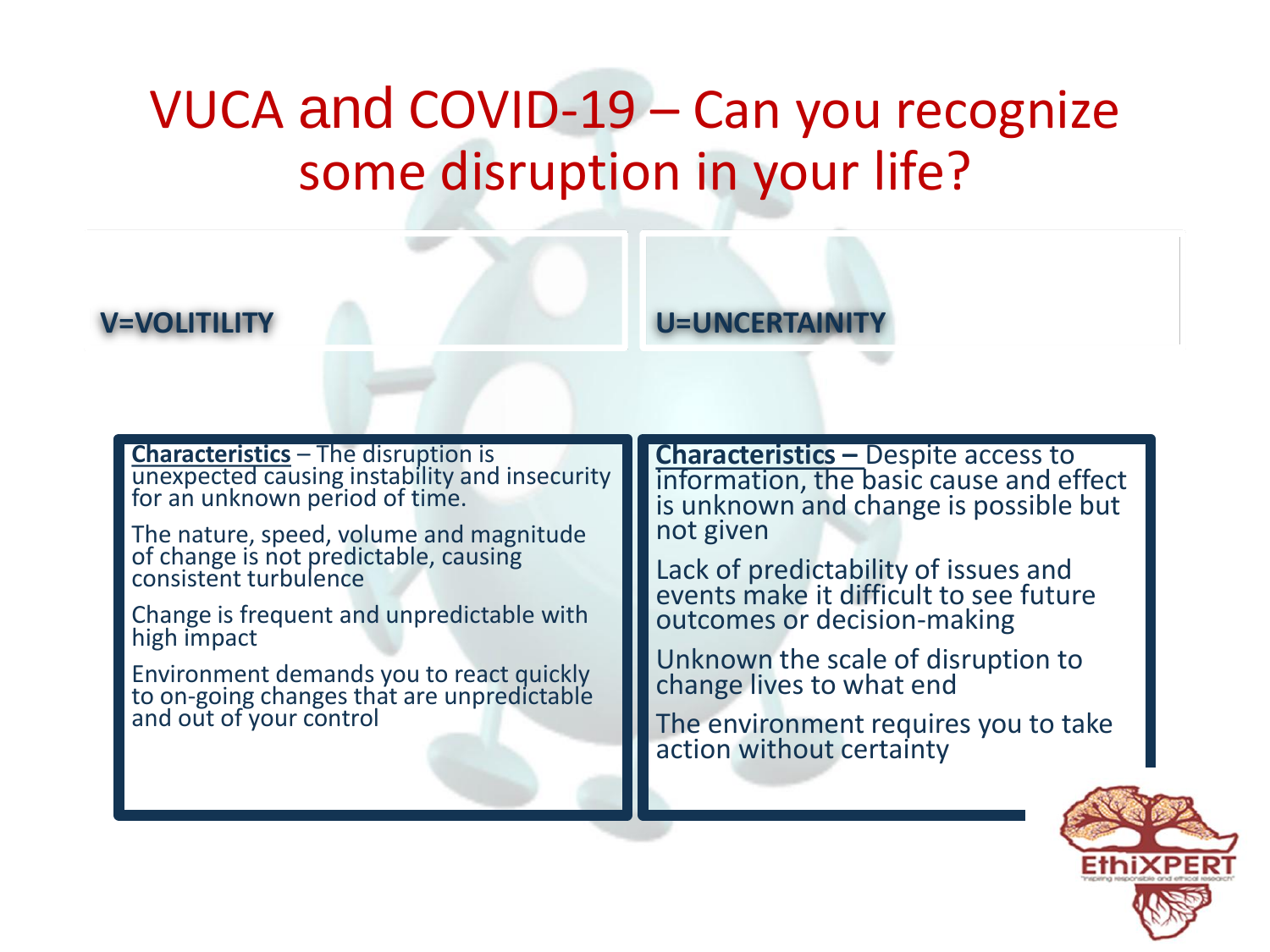# VUCA and COVID-19 – Unpacked for Disruption in Research

#### **C=COMPLEXITY**

**Characteristics** – The situation has many inter-and co-depending parts and variables. Although some information could be available or could be predicted, it is often fragmented within volume and nature which could be overwhelming

Many difficult-to-understand and interconnected variables overwhelm people and leads to social confusion

Higher levels of co- and interdependency are strained and often collapse

The environment is dynamic, with many co-and interdependencies

#### **A = AMBIGUITY**

**Characteristics** – Social relations become completely uncertain and strained due to conflict and confusion. No precedents exist and facing the *unknown of unknown*

Lack of clarity on the causes of the disruption or change leads to frustration and levels of panic

Lack of knowledge on rules of engagement increase anxiety and eruptions

The environment is unfamiliar, outside your comfort zone and expertise

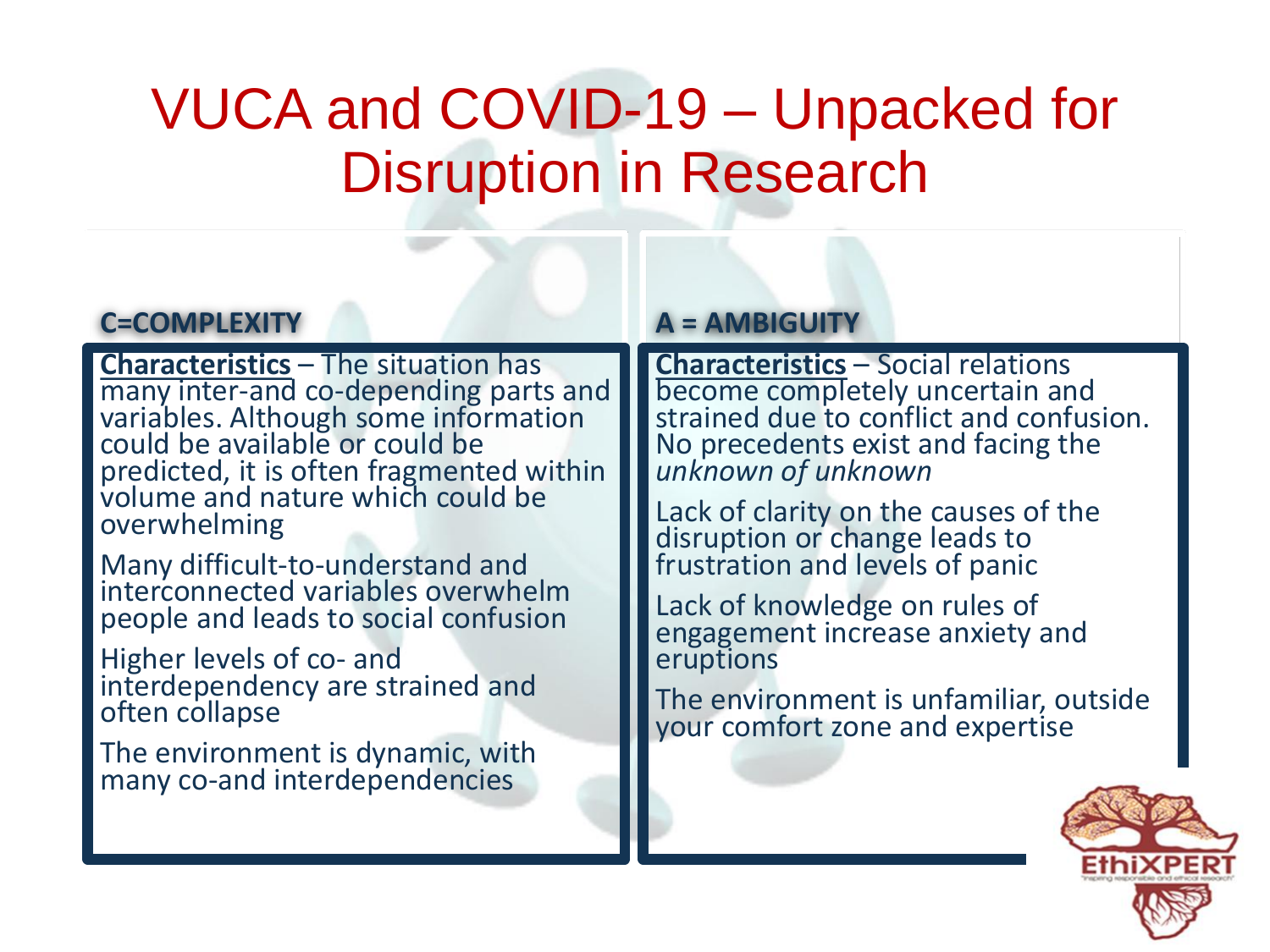# **A proposed model for ethical decisionmaking in a VUCA world**

- 
- U: Unpredictability  $\longrightarrow$  Understanding  $\longrightarrow$  Beneficence
- C: Complexity **Care** Care **Department Care** Justice
- A: Ambiguity **Agility** Agility **Autonomy**
- 

• V: Volatility **Wision** Vision **Non-maleficence** 

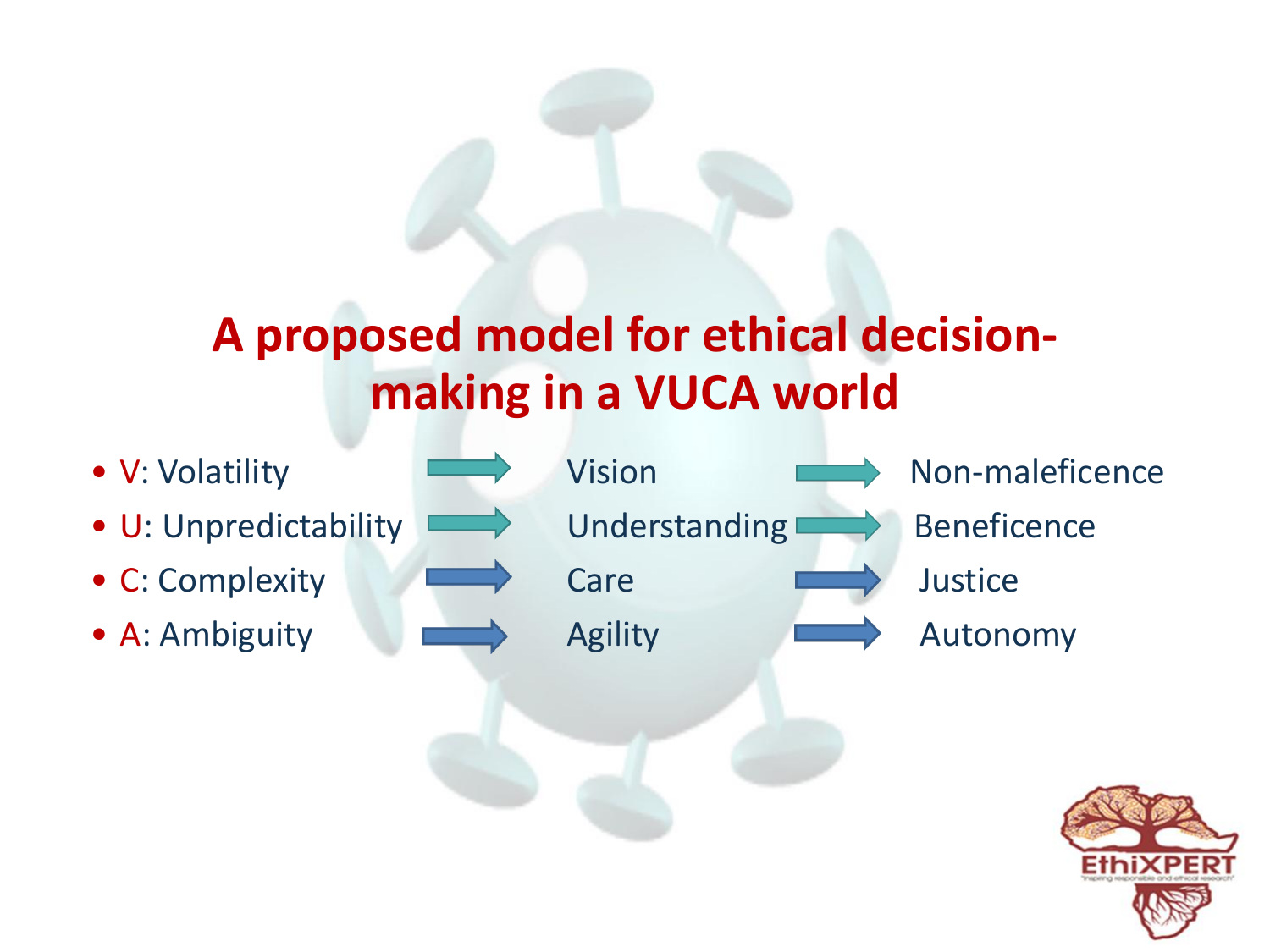# Nurturing personal and collective resilience

| $\bullet$<br>$\bullet$ | Vision (be direct and reliable in $volatile$ situations) $-$ the desire to do<br>good and to be the best version of yourself<br>Keep the big picture in mind<br>Know what your vision is and work towards it<br>Cultivate an identity underpinned by integrity and adherence to high<br>ethical standards | Understanding (especially in uncertain and unpredictable situations) -<br>avoiding harm in doing good (non-maleficence)<br>Listen, speak and share<br>$\bullet$<br>Involve people & invest in fact-finding and information sharing<br>$\bullet$<br>(how much do you know about the situation?)<br>Communicate - integrity, transparency and give feedback (be<br>$\bullet$<br>direct in complex situations)<br><b>Create a sense of security</b><br>$\bullet$<br><b>Break tasks down &amp; act decisively</b><br>$\bullet$ |
|------------------------|-----------------------------------------------------------------------------------------------------------------------------------------------------------------------------------------------------------------------------------------------------------------------------------------------------------|----------------------------------------------------------------------------------------------------------------------------------------------------------------------------------------------------------------------------------------------------------------------------------------------------------------------------------------------------------------------------------------------------------------------------------------------------------------------------------------------------------------------------|
|                        | Care (clarity and fairness) (in complex situations) - justice                                                                                                                                                                                                                                             | Agility (to promote trust in ambiguous situations) - autonomy (self-<br>knowledge, self-respect and self-control)                                                                                                                                                                                                                                                                                                                                                                                                          |
| $\bullet$              | Clarity in purpose, direction and responsibilities (be direct)                                                                                                                                                                                                                                            | <b>Experimenting</b><br>$\bullet$                                                                                                                                                                                                                                                                                                                                                                                                                                                                                          |
| $\bullet$              | <b>Care for the self</b>                                                                                                                                                                                                                                                                                  | Leaders must provide clear direction                                                                                                                                                                                                                                                                                                                                                                                                                                                                                       |
|                        | Care for others/community (put the community at the centre)                                                                                                                                                                                                                                               | <b>Learn new skills</b>                                                                                                                                                                                                                                                                                                                                                                                                                                                                                                    |
|                        | <b>Building up capacity</b>                                                                                                                                                                                                                                                                               | Develop self-awareness, demonstrate adaptability and openness to<br>$\bullet$                                                                                                                                                                                                                                                                                                                                                                                                                                              |
| $\bullet$              | Ethic of care: acting in a way that is attentive, responsible & competent                                                                                                                                                                                                                                 | change                                                                                                                                                                                                                                                                                                                                                                                                                                                                                                                     |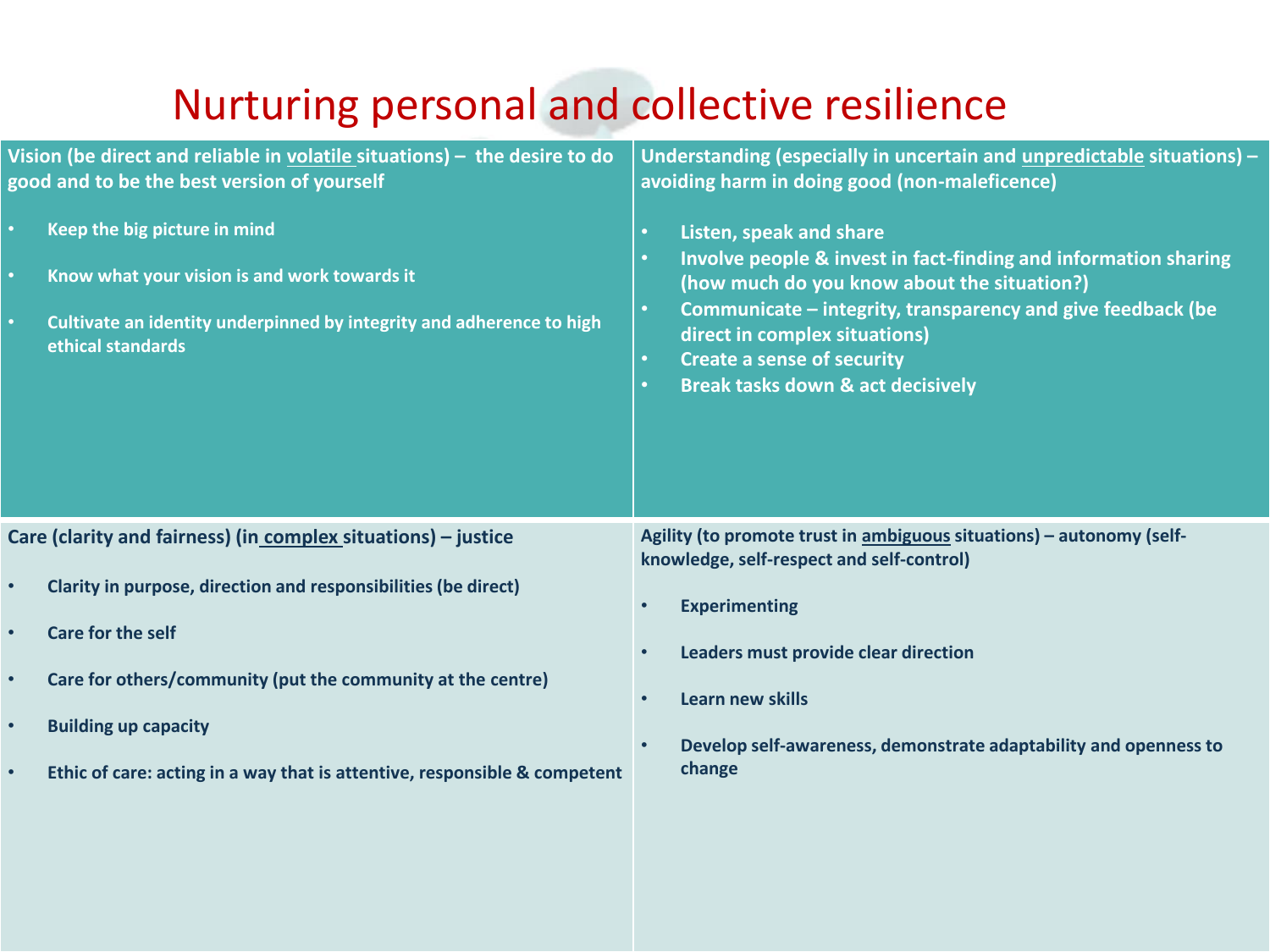### **Elements needed for meaningful work**

| <b>Meaningful work</b>                                  | <b>Supportive management</b>                                                                               | Positive work environment that<br>promotes productivity and<br>creativity | <b>Opportunities for growth and</b><br>development | <b>Trust</b>                                                                                |
|---------------------------------------------------------|------------------------------------------------------------------------------------------------------------|---------------------------------------------------------------------------|----------------------------------------------------|---------------------------------------------------------------------------------------------|
| Autonomy - self-<br>determination & self-<br>management | Clear and transparent<br>goals                                                                             | Flexible work environment                                                 | Training, coaching,<br>mentoring and support       | Clear vision, mission and<br>purpose                                                        |
| Select to fit/engagement                                | Coaching and mentoring                                                                                     | Humanistic workplace;<br><b>Empathy and Social</b><br>Awareness           | Facilitated talent mobility                        | Continuous investment in<br>people                                                          |
| Networking, small<br>empowered teams                    | Investment in<br>development                                                                               | Culture of recognition &<br>appreciation                                  | Self-directed, dynamic<br>learner                  | Transparency and honesty                                                                    |
| Time to relax & reflect<br>(Flow)                       | Agile performance<br>$m$ anagement -<br>collaborative, regular<br>conversations and<br>continuous feedback | Fair, inclusive diverse work<br>environment                               | High-impact learning<br>culture                    | Inspiration<br>Adapted from:<br>Factors that contribute<br>to a positive work<br>experience |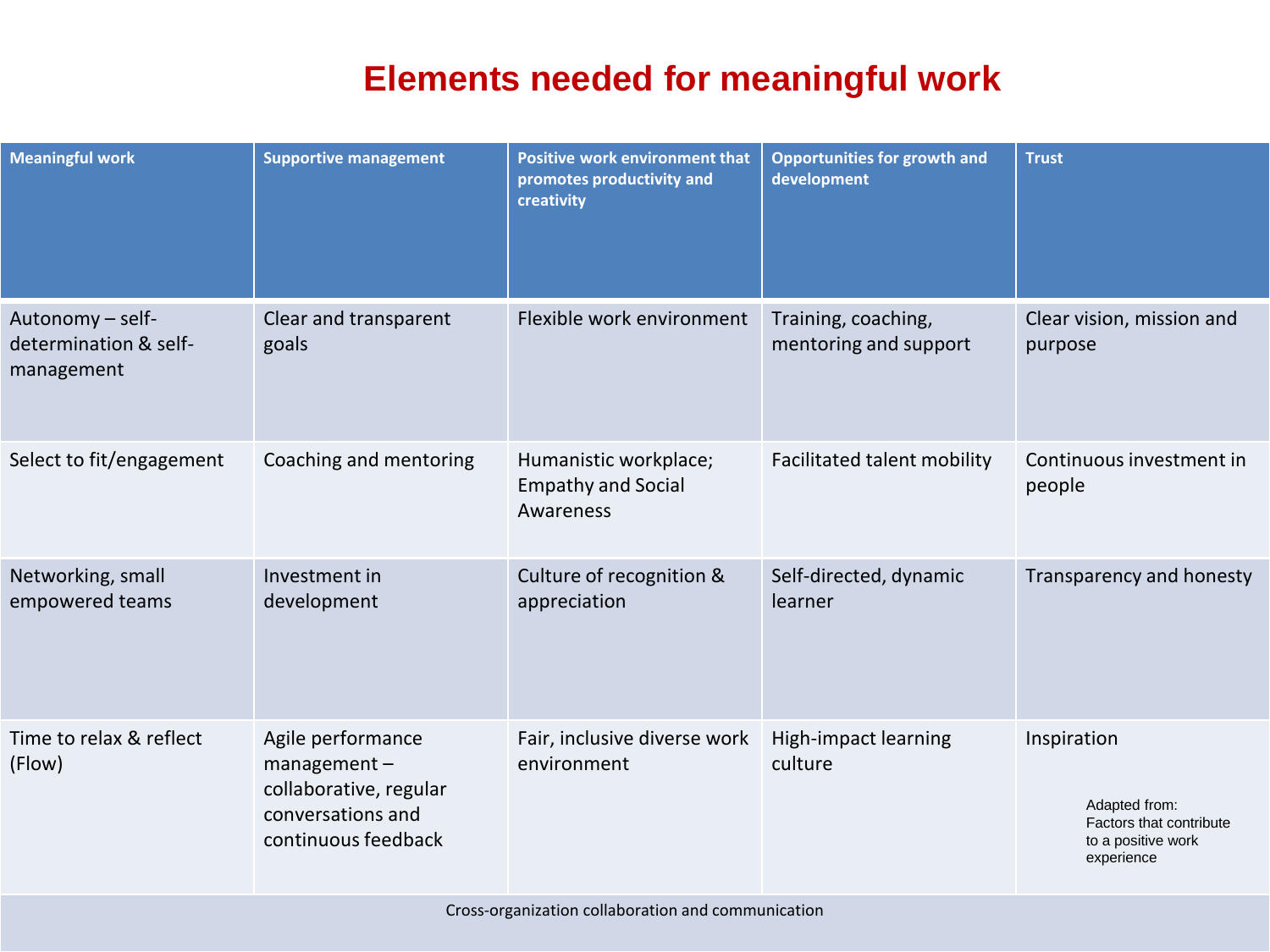# **Ethical decision-making**

**Step 1A: Identify the Problem Step 1B: Check/Interpret the Facts**

**Step 2A: Evaluate Values & Principles Step 2B: Evaluate Alternatives Step 2C: Consistency Analysis**

**Step 3A: Make a Decision Step 3B: Implement a Plan**

**Step 4: Reflect on Decision**

Prof WA Hoffmann, Ethics Educator Course, 2018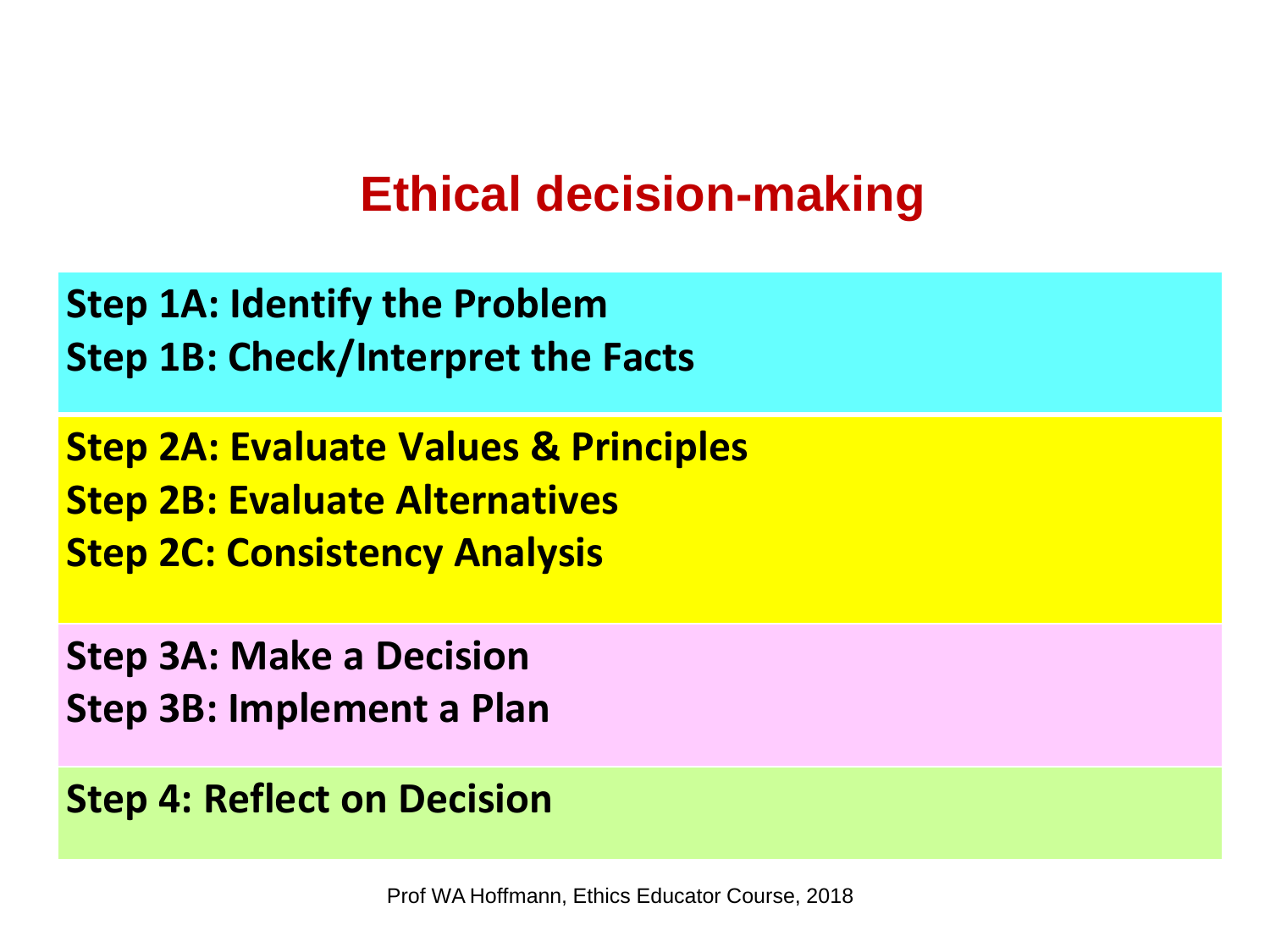| <b>Integrity</b>                                                                                                                                                                                                      | <b>Ethics</b>                                                                                                                                                                |
|-----------------------------------------------------------------------------------------------------------------------------------------------------------------------------------------------------------------------|------------------------------------------------------------------------------------------------------------------------------------------------------------------------------|
| Doing research in ways that promote<br>confidence in the results, the researchers<br>and the research community by adhering to<br>professional standards                                                              | Doing research with a firm conviction not to<br>harm anyone (participants, researcher,<br>employers, funders & society)                                                      |
| 1. Honesty in all aspects of research<br>2. Accountability in the conduct of research<br>3. Professional courtesy and fairness in<br>working with others<br>4. Good stewardship of research on behalf of 4.<br>others | Respect for others (autonomy)<br>1.<br>Do good (beneficence)<br>2.<br>Do no harm (non-maleficence)<br>3.<br>Be fair and just in all your research<br>decisions and practices |
| (http://www.singaporestatement.org/)                                                                                                                                                                                  | (Belmont report,<br>https://www.hhs.gov/ohrp/regulations-and-<br>policy/belmont-report/index.html)                                                                           |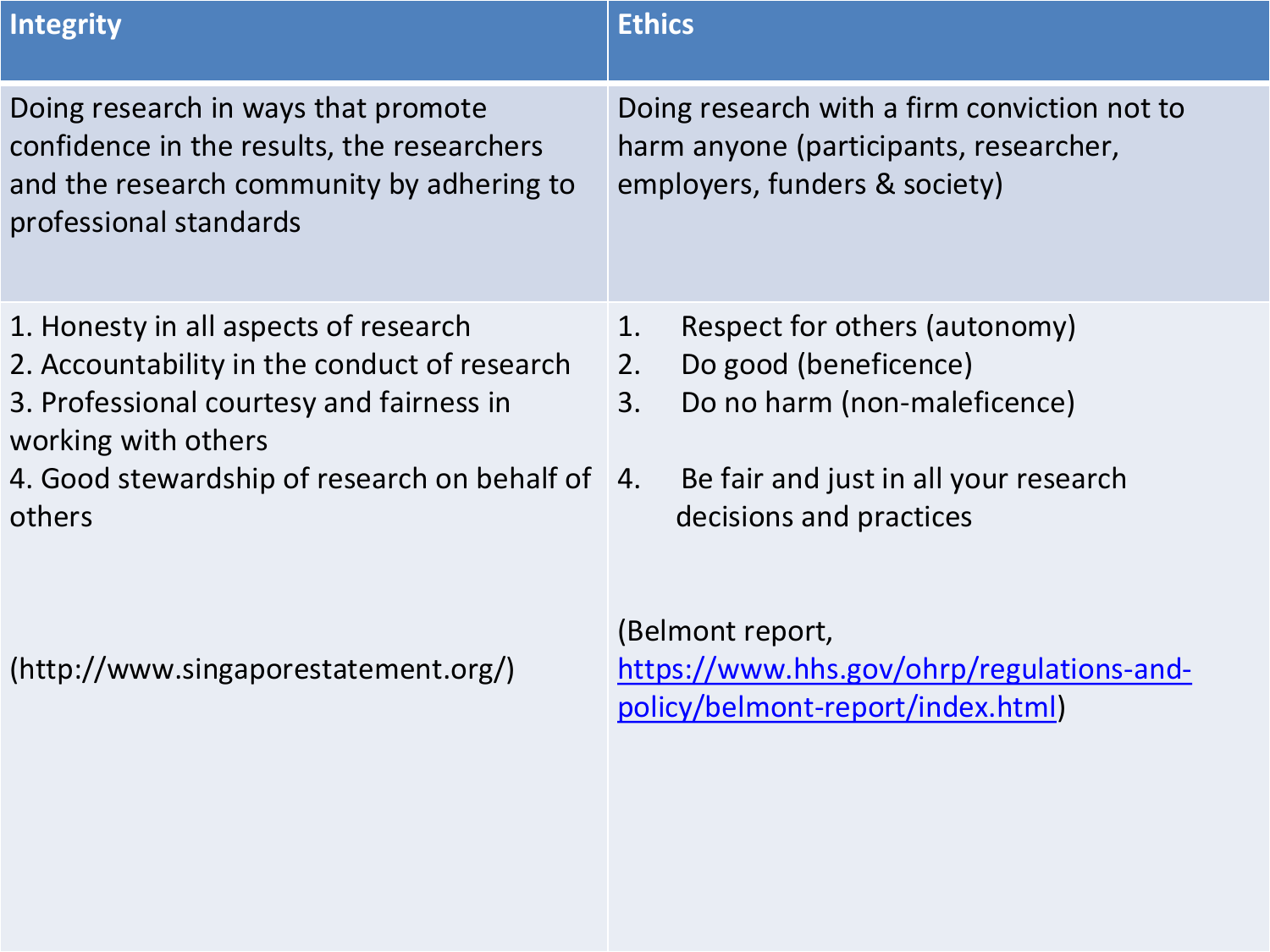| Integrity violations (proposing, performing,<br>reviewing or reporting) |                                                                                                                                    | <b>Ethics violations (proposing, performing,</b><br>reviewing or reporting) |                                                                                                            |
|-------------------------------------------------------------------------|------------------------------------------------------------------------------------------------------------------------------------|-----------------------------------------------------------------------------|------------------------------------------------------------------------------------------------------------|
| 1.                                                                      | Plagiarism/text recycling                                                                                                          | 1.                                                                          | Failure to obtain voluntary, informed consent from                                                         |
| 2.                                                                      | <b>Falsification</b>                                                                                                               |                                                                             | participants, or parents and/or guardians                                                                  |
| 3.                                                                      | Fabrication                                                                                                                        | 2.                                                                          | Failure to obtain gatekeeper permission from                                                               |
| 4.                                                                      | Transgressions relating to co-authorship,                                                                                          |                                                                             | employers or communities                                                                                   |
|                                                                         | denial of contribution and unfair ordering of<br>authors                                                                           | 3.                                                                          | Discrimination in the selection and treatment of<br>human participants as a result of explicit or implicit |
| 5.                                                                      | Complicity in and facilitation of academic                                                                                         |                                                                             | bias                                                                                                       |
|                                                                         | dishonesty                                                                                                                         | 4.                                                                          | Failure to uphold confidentiality and security of                                                          |
| 6.                                                                      | Criminal activity that transgress academic<br>integrity                                                                            |                                                                             | records - access to records only when necessary to<br>protect the welfare of the person or the             |
| 7.                                                                      | Transgressions of academic integrity in<br>community engagement and outreach                                                       |                                                                             | community, is legally authorised or required by<br>law                                                     |
| 8.                                                                      | <b>Questionable practices</b>                                                                                                      | 5.                                                                          | Failure to obtain ethics approval or to comply with                                                        |
| 9.                                                                      | Unprofessional supervisor-supervisee<br>relationship                                                                               | 6.                                                                          | institutional and national regulations<br>Failure to declare conflicts of interest                         |
| 10.                                                                     | Incomplete reporting or biased reporting                                                                                           | 7.                                                                          | Failure to conduct a proper research ethics risk                                                           |
| 11.                                                                     | Technology and instrumentation used to<br>conduct research are not in a proper<br>working order and are not properly<br>calibrated |                                                                             | assessment                                                                                                 |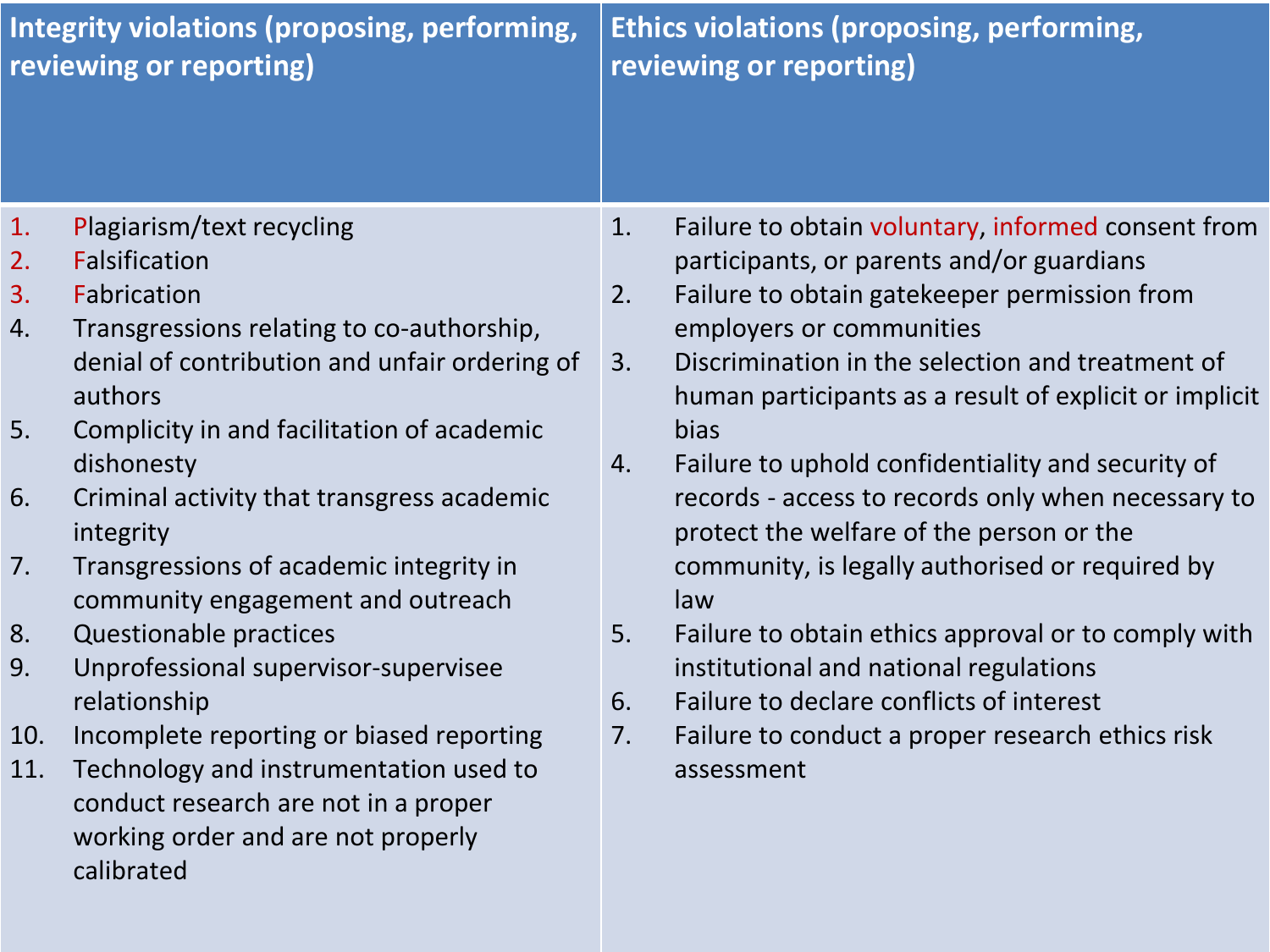# "Knowledge is always positive but its application may not be. Indeed, it may be perverse"

Federico Mayor Zaragosa, Director-General of UNESCO. 1987-1999

Slide used with permission – Prof WA Hoffmann (Presentation:"Research Ethics Capacity Development" Workshop for Research Ethics Committee Members and other Academics/Researchers, Botswana Institute for Technology Research and Innovation (BITRI), Gaborone, Botswana, 13-14 Sep 2018)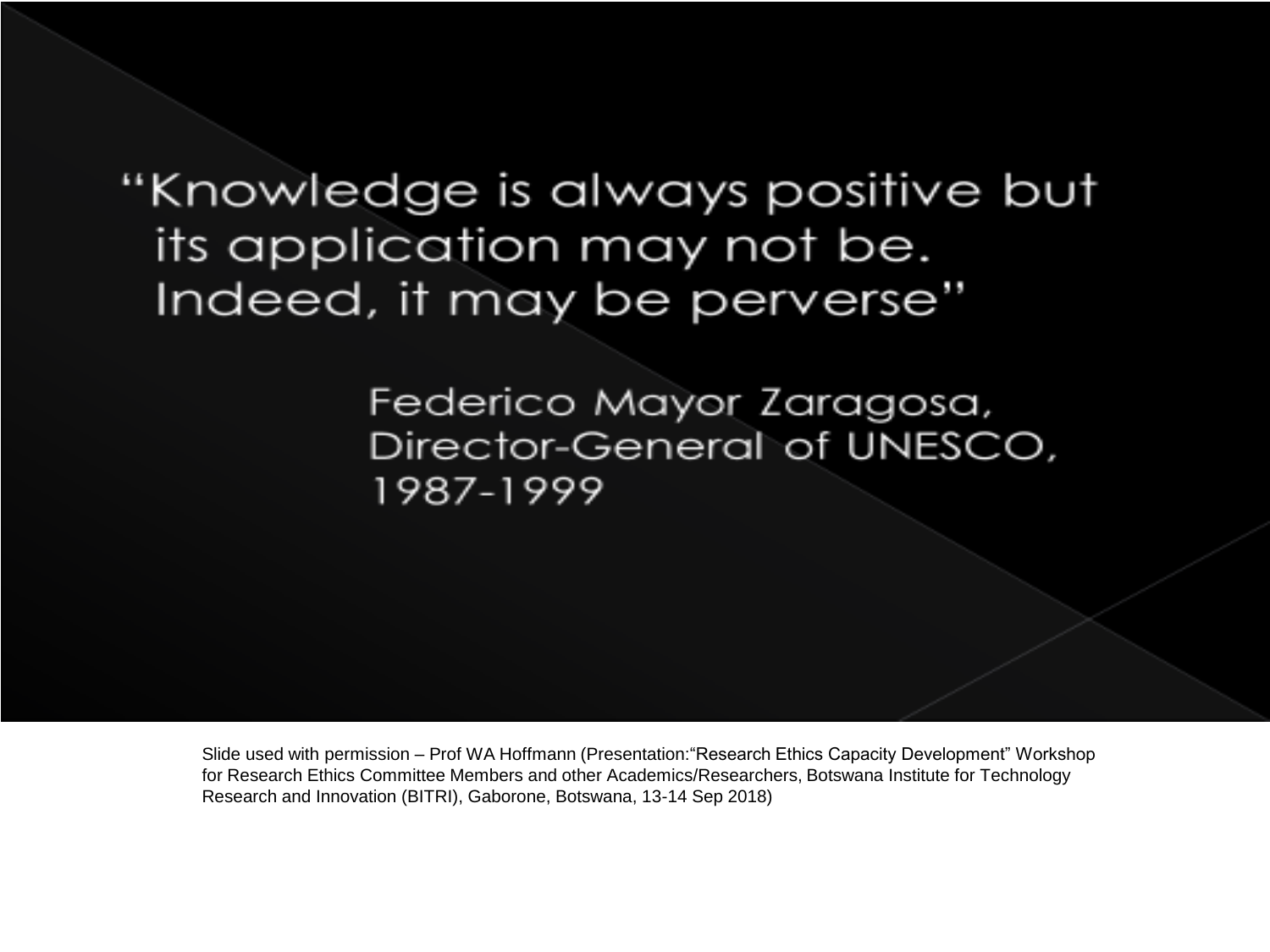### **Conclusion**



"... If it seems to us that we *know everything*, we can easily think that we *can do everything*, and then we are going to believe that we *may* do everything. And that is how we find ourselves in front of a question: *are we permitted to do everything we can?"* (Ivo Šlaus)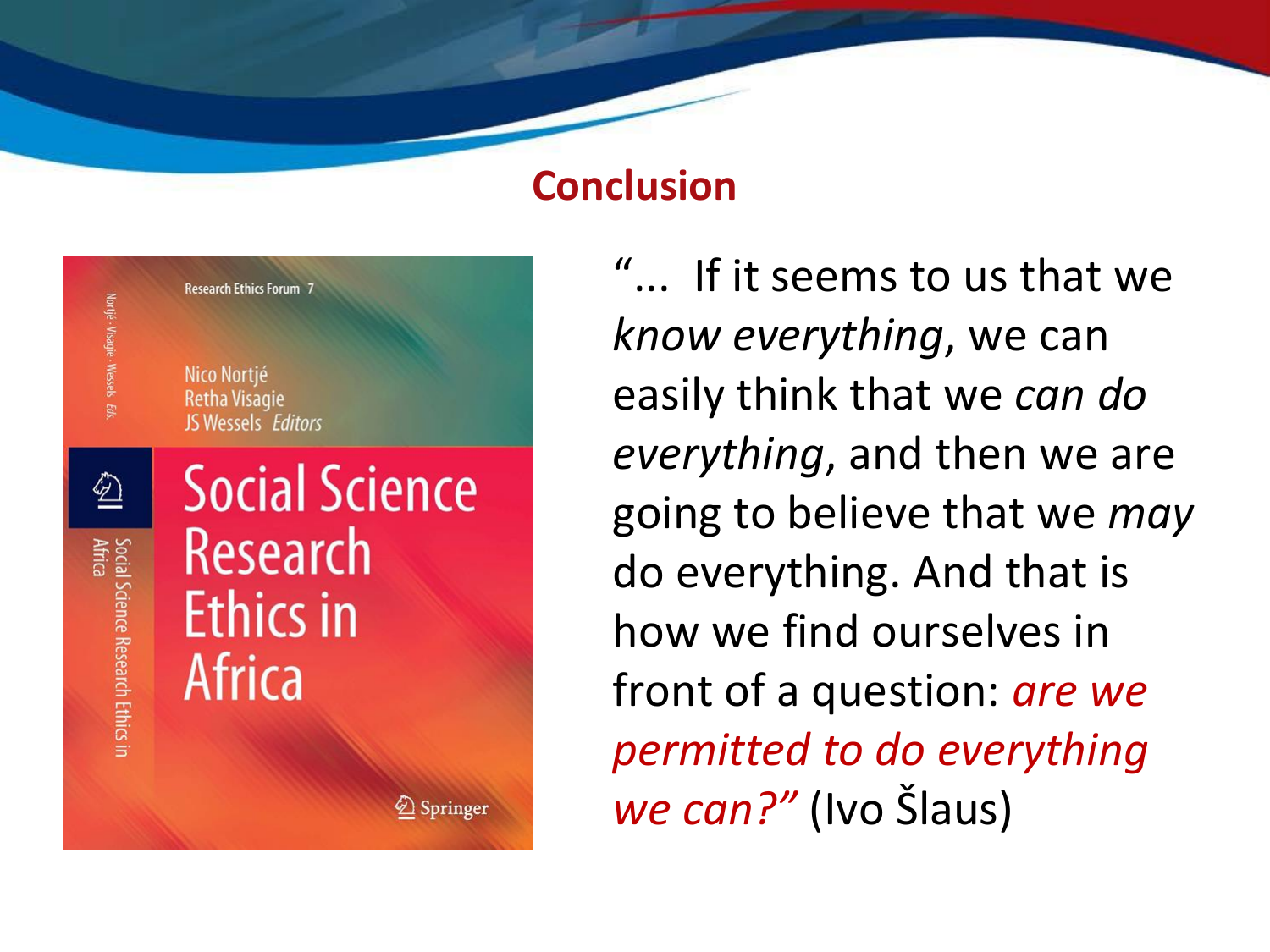

POSTPONED: 7<sup>th</sup> World Conference on Research Integrity to 2022<br>| High impact research integrity virtual event will be hosted during 30 May – 2 https://wcri2021.org/